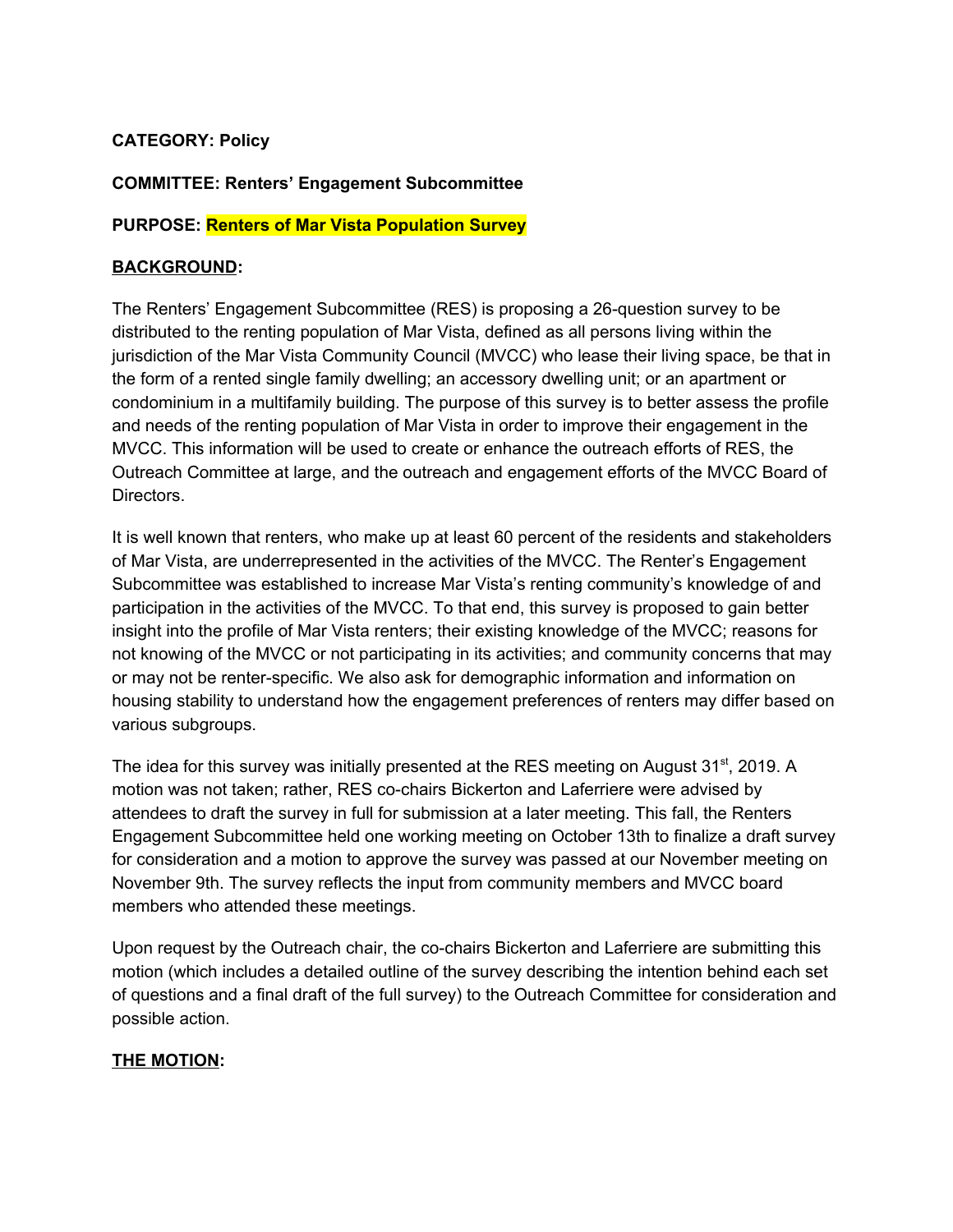The MVCC Outreach Committee approves a "Renters of Mar Vista" population survey, as defined and amended in the following, for consideration of the full MVCC Board of Directors at its next convening.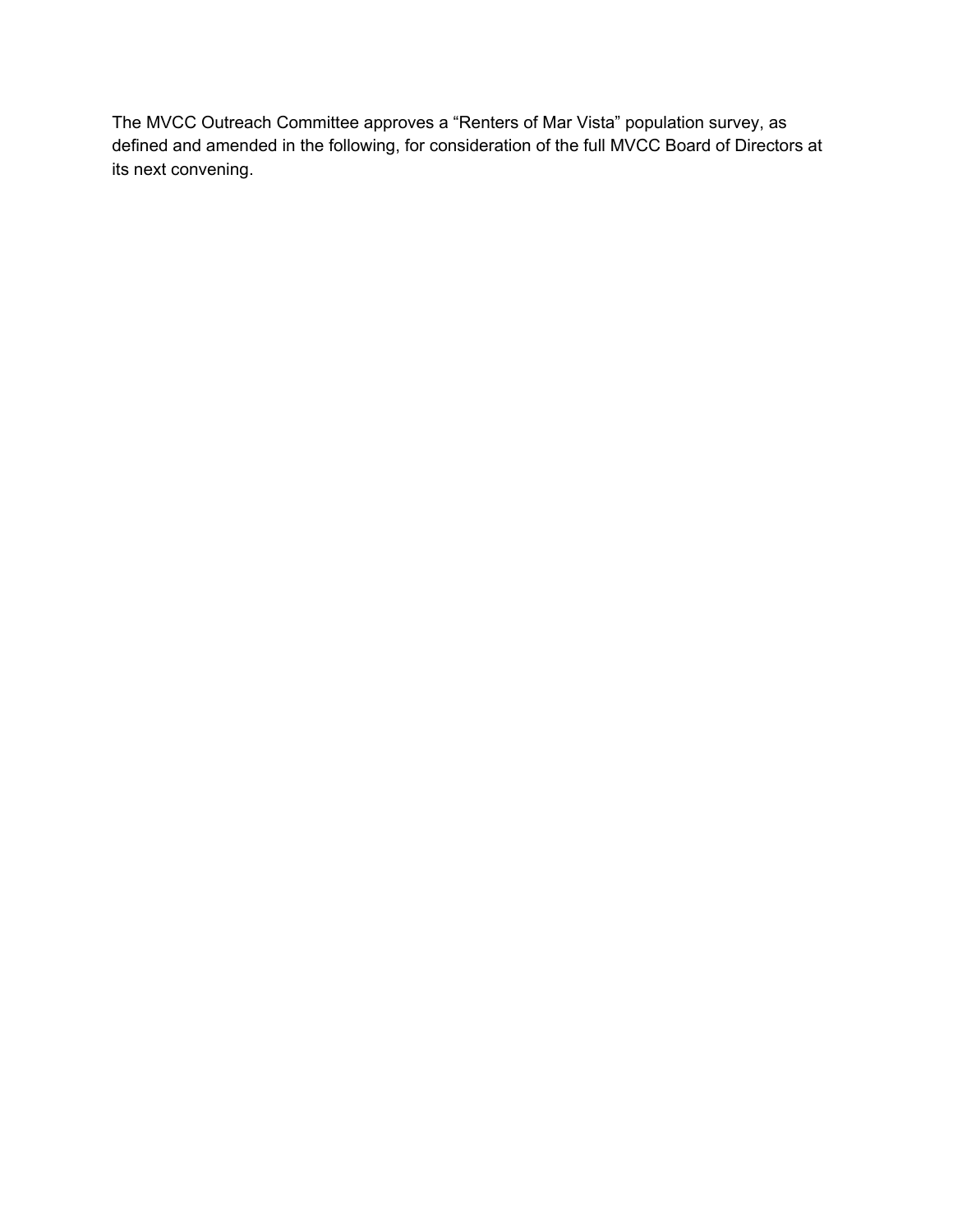# **CATEGORY: Policy**

# **COMMITTEE: Renters' Engagement Subcommittee**

## **PURPOSE: Use of MVCC logo in Renters of Mar Vista Population Survey**

#### **BACKGROUND:**

The Renters' Engagement Subcommittee (RES) is proposing a 26-question survey to be distributed to the renting population of Mar Vista, defined as all persons living within the jurisdiction of the Mar Vista Community Council (MVCC) who lease their living space, be that in the form of a rented single family dwelling; an accessory dwelling unit; or an apartment or condominium in a multifamily building. The purpose of this survey is to better assess the profile and needs of the renting population of Mar Vista in order to improve their engagement in the MVCC. This information will be used to create or enhance the outreach efforts of RES, the Outreach Committee at large, and the outreach and engagement efforts of the MVCC Board of Directors.

It is well known that renters, who make up at least 60 percent of the residents and stakeholders of Mar Vista, are underrepresented in the activities of the MVCC. The Renter's Engagement Subcommittee was established to increase Mar Vista's renting community's knowledge of and participation in the activities of the MVCC. To that end, this survey is proposed to gain better insight into the profile of Mar Vista renters; their existing knowledge of the MVCC; reasons for not knowing of the MVCC or not participating in its activities; and community concerns that may or may not be renter-specific. We also ask for demographic information and information on housing stability to understand how the engagement preferences of renters may differ based on various subgroups.

The idea for this survey was initially presented at the RES meeting on August 31<sup>st</sup>, 2019. A motion was not taken; rather, RES co-chairs Bickerton and Laferriere were advised by attendees to draft the survey in full for submission at a later meeting. This fall, the Renters Engagement Subcommittee held one working meeting on October 13th to finalize a draft survey for consideration and a motion to approve the survey was passed at our November meeting on November 9th. The survey reflects the input from community members and MVCC board members who attended these meetings.

The co-chairs Bickerton and Laferriere are submitting this motion for approval to use the MVCC logo on survey materials in digital and paper form.

## **THE MOTION:**

The MVCC Outreach Committee approves use of the MVCC logo on a "Renters of Mar Vista" population survey to support costs associated with, as defined and amended in the following, for consideration of the full MVCC Board of Directors at its next convening.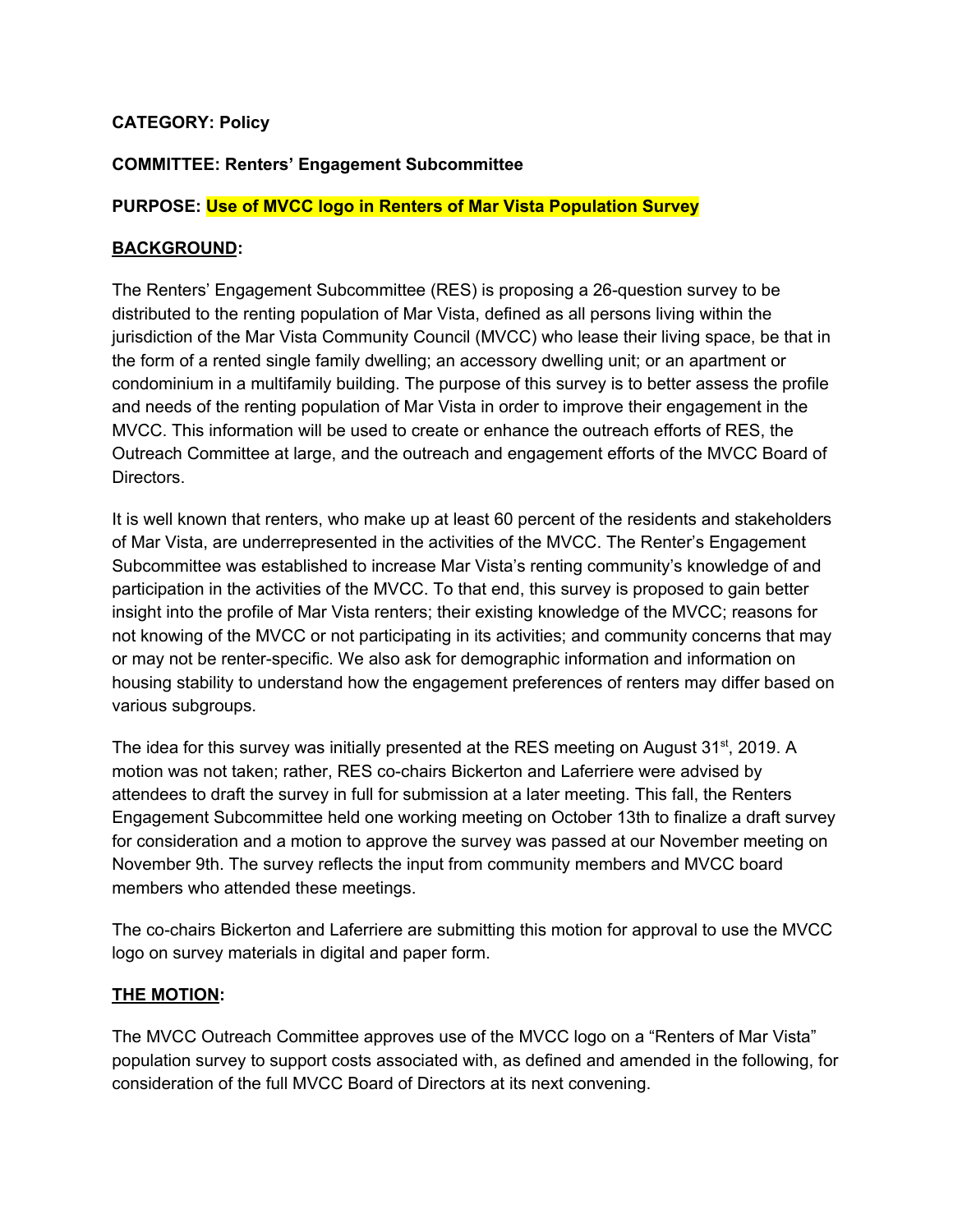# **CATEGORY: Finance**

# **COMMITTEE: Renters' Engagement Subcommittee**

## **PURPOSE: Approval of budget for Mar Vista Population Survey**

# **BACKGROUND:**

The Renters' Engagement Subcommittee (RES) is proposing a 26-question survey to be distributed to the renting population of Mar Vista, defined as all persons living within the jurisdiction of the Mar Vista Community Council (MVCC) who lease their living space, be that in the form of a rented single family dwelling; an accessory dwelling unit; or an apartment or condominium in a multifamily building. The purpose of this survey is to better assess the profile and needs of the renting population of Mar Vista in order to improve their engagement in the MVCC. This information will be used to create or enhance the outreach efforts of RES, the Outreach Committee at large, and the outreach and engagement efforts of the MVCC Board of Directors.

It is well known that renters, who make up at least 60 percent of the residents and stakeholders of Mar Vista, are underrepresented in the activities of the MVCC. The Renter's Engagement Subcommittee was established to increase Mar Vista's renting community's knowledge of and participation in the activities of the MVCC. To that end, this survey is proposed to gain better insight into the profile of Mar Vista renters; their existing knowledge of the MVCC; reasons for not knowing of the MVCC or not participating in its activities; and community concerns that may or may not be renter-specific. We also ask for demographic information and information on housing stability to understand how the engagement preferences of renters may differ based on various subgroups.

The idea for this survey was initially presented at the RES meeting on August 31<sup>st</sup>, 2019. A motion was not taken; rather, RES co-chairs Bickerton and Laferriere were advised by attendees to draft the survey in full for submission at a later meeting. This fall, the Renters Engagement Subcommittee held one working meeting on October 13th to finalize a draft survey for consideration and a motion to approve the survey was passed at our November meeting on November 9th. The survey reflects the input from community members and MVCC board members who attended these meetings. Upon request by the Outreach chair, the co-chairs Bickerton and Laferriere are submitting a detailed outline of the survey describing the intention behind each set of questions and a final draft of the full survey to the Outreach Committee for consideration and possible action.

The co-chairs Bickerton and Laferriere are submitting this motion for approval of a budget to support this survey, which is shared below.

| Item<br>Price | <b>Quantity/Duration</b> | <b>Total</b> |
|---------------|--------------------------|--------------|
|---------------|--------------------------|--------------|